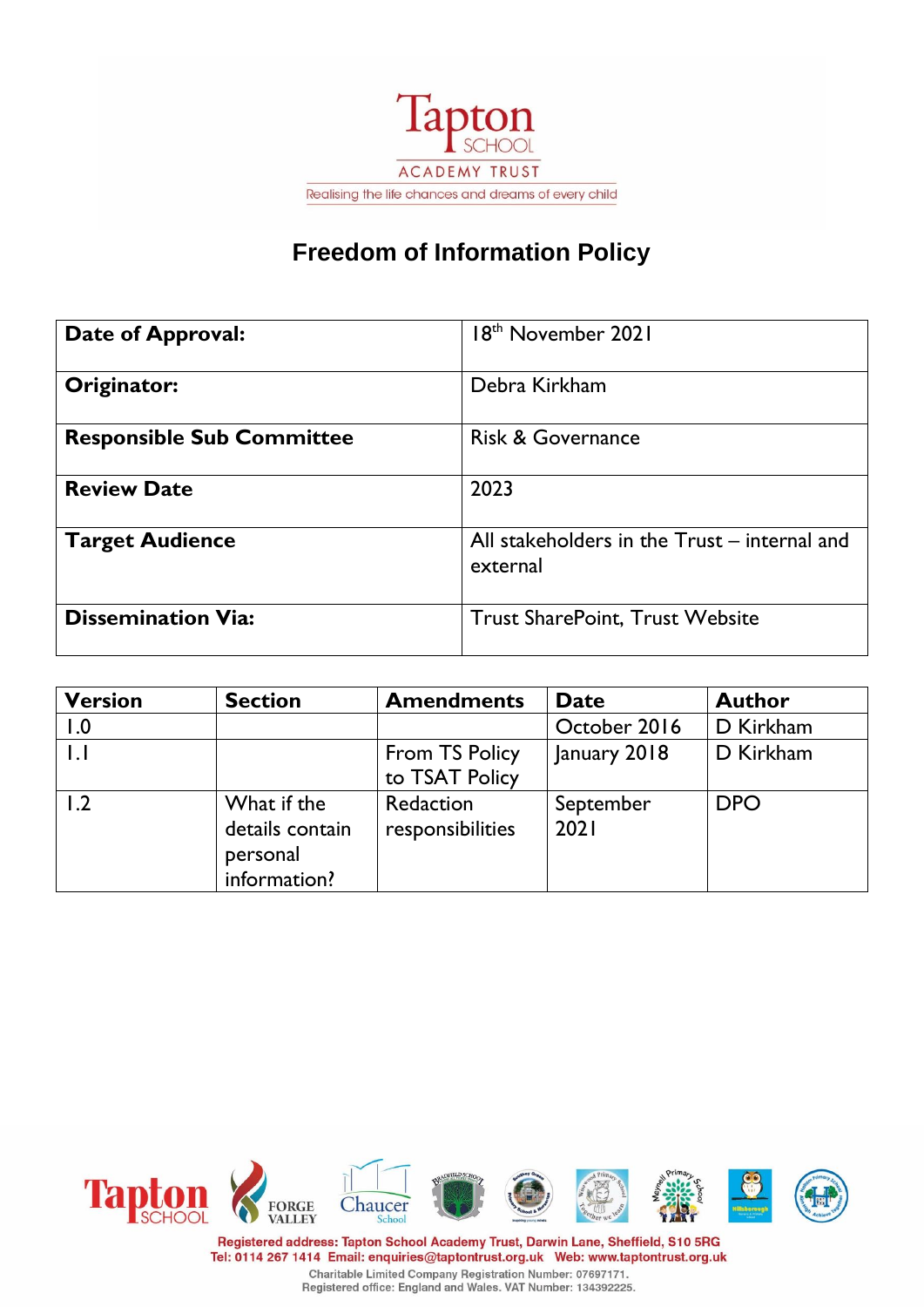## **Contents**

| 8 |
|---|
|   |
|   |
|   |
|   |
|   |
|   |
|   |
|   |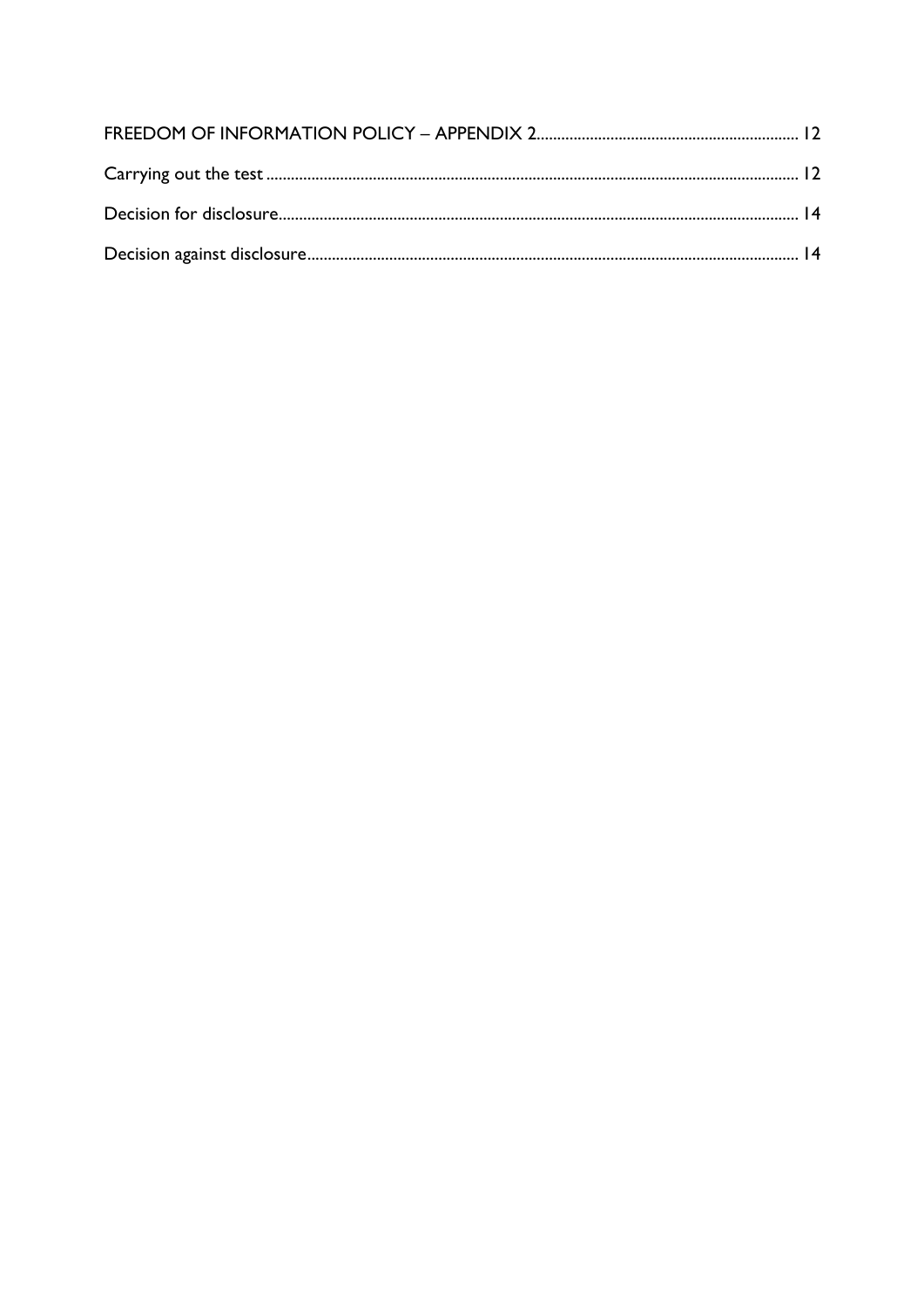## <span id="page-3-0"></span>**Introduction**

Tapton School Academy Trust is committed to the Freedom of Information Act 2000 and to the principles of accountability and the general right of access to information, subject to legal exemptions. This policy outlines our responses to the Act and provides a framework for managing requests.

## <span id="page-3-1"></span>**Procedure for Dealing with Requests**

There will be a delegated person/s in each school who will handle all Freedom of Information (FOI) requests. The delegated person must inform the Trust Data Protection Office (DPO) and the Chief Executive Officer (CEO) on receipt of a FOI request. In handling a request for information the Trust Board or delegated person/s will need to ask themselves a series of questions. These are set out below.

## <span id="page-3-2"></span>**Is it a Freedom of Information (FOI) request for information?**

A request for information may be covered by one, or all, of the three information rights:

- Data Protection enquiries or Subject Access requests are ones where the enquirerasks to see what personal information the school holds about the enquirer. If the enquiry is a Data Protection request, follow the Trust's Data Protection Access guidance.
- Environmental Information Regulations enquiries are ones which relate to air, water, land, natural sites, built environment, flora and fauna, and health, and any decisionsand activities affecting any of these. These therefore could include enquiries about recycling, phone masts, playing fields, car parking, etc. If the enquiry is about environmental information, follow the guidance on the Information Commission's website or the DEFRA website.
- Freedom of Information enquiries are concerned with all other information and the reasoning behind decisions and policies. The request does not have to mention the Freedom of Information Act. All requests for information that are not data protection or environmental information requests are covered by the Freedom of Information Act (FoIA).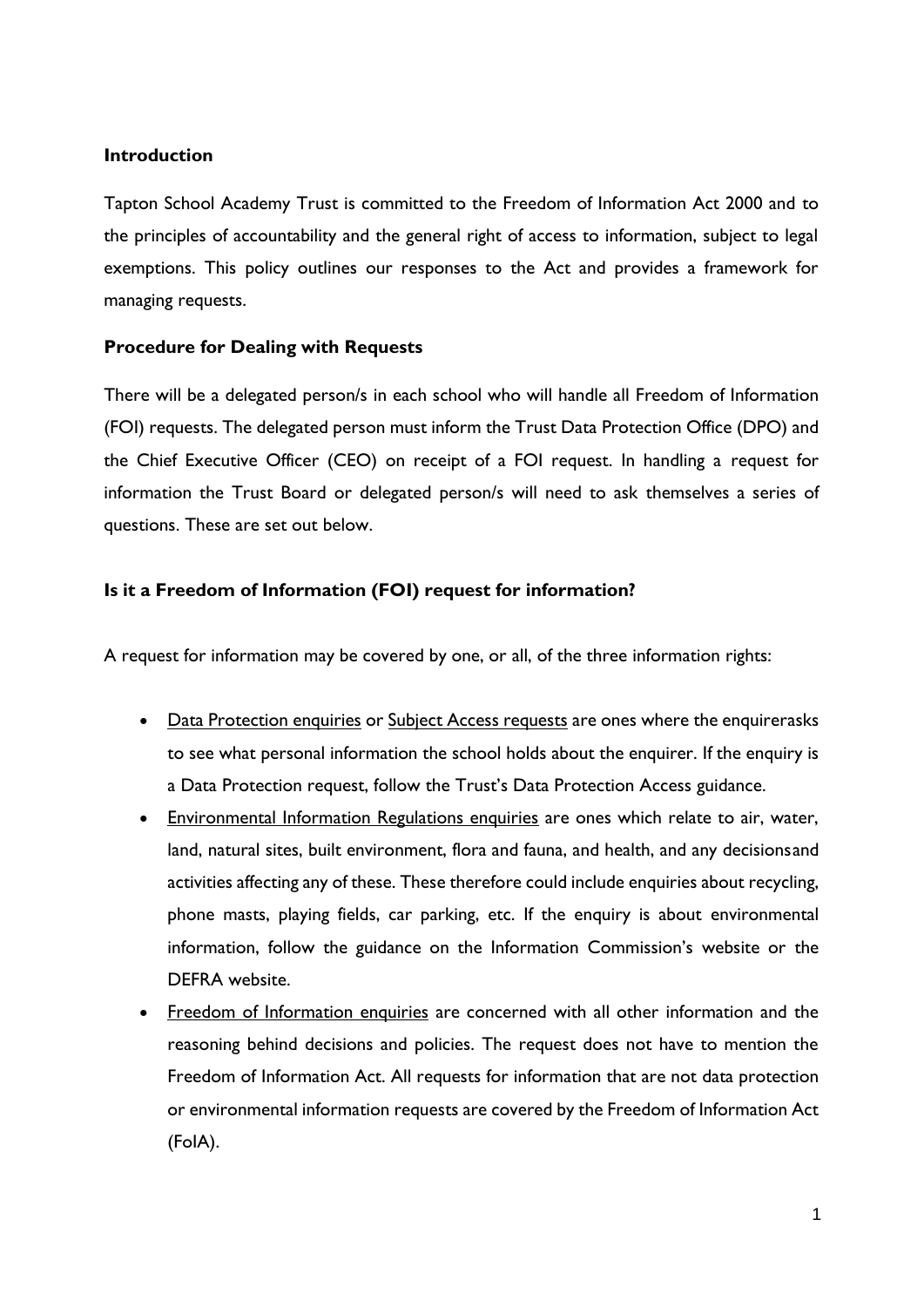## <span id="page-4-0"></span>**Is this a valid FOI request for information?**

A FOI request should:

- Be in writing, including email or  $\text{fax}(a)$ ;
- State the enquirer's name and correspondence address (email addresses aresufficient);
- Describe the information requested there must be enough information to be able to identify and locate the information(b); and
- Not be covered by one of the other pieces of legislation.
	- a) Verbal enquires are not covered by the FOI Act. Such enquiries can be dealt with when the enquiry is fairly straightforward. However, for more complex enquiries, and to avoid disputes over what information was requested, we ask the enquirer to put the request in writing or email, when the request will become subject to the FOI.
	- b) In cases where the enquiry is ambiguous, we will attempt to assist the enquirer to describe more clearly the information requested. Where possible, we will establish direct contact. The aim is to clarify the nature of the information requested and not to determine the aims or motivation of the enquirer. If we notify the enquirer that we need further information to enable us to answer, we do not have to deal with the request until the further information is received. The response time limit commences from the date the further information is received.

## <span id="page-4-1"></span>**Does the Trust hold the information?**

"Holding" the information means information relating to the business of the Trust which:

- The Trust has created, or
- The Trust has received from another body or person, or
- Is held by another body on the Trust's behalf.

Information means both hard copy and digital information, including emails.

If the Trust does not hold the information, we do not have to create or acquire it just to answer the enquiry, although a reasonable search should be made before responding that you have **not**  got the information the Trust might be expected to hold.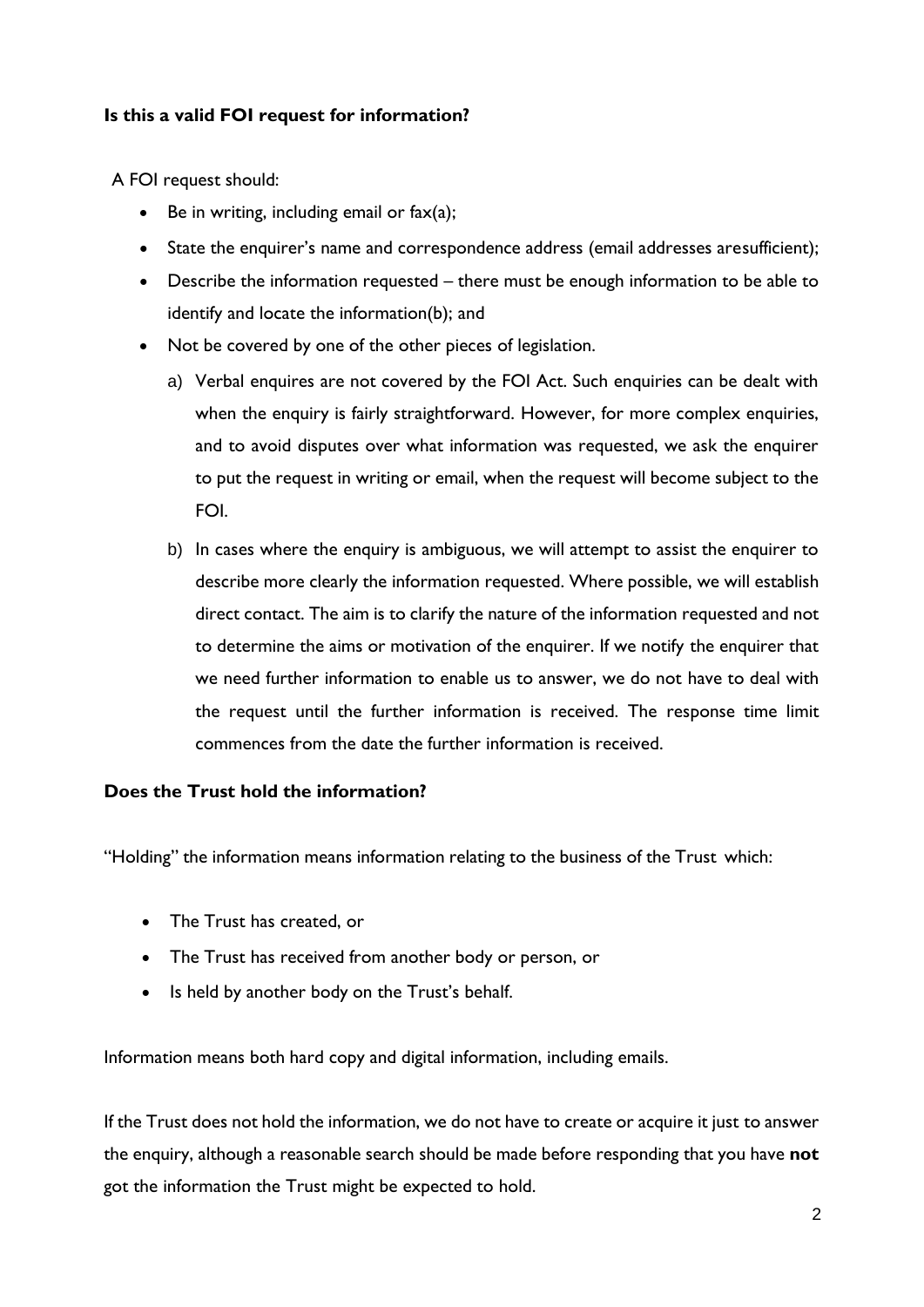#### <span id="page-5-0"></span>**Has the information requested already been made public?**

If the information requested is already in the public domain, for instance through the Publication Scheme, we will direct the enquirer to the information and explain how to access it.

#### <span id="page-5-1"></span>**Is the request vexatious or manifestly unreasonable or repeated?**

The Act states that there is no obligation to comply with vexatious requests. This is taken to mean a request which is designed to cause inconvenience, harassment, or expense, rather than to obtain information, and would require substantial diversion of resources or would otherwise undermine the work of the Trust.

We do not have to comply with repeated identical or substantially similar requests from the same applicant unless a reasonable interval has elapsed between requests.

## <span id="page-5-2"></span>**Could a third party's interests be affected by disclosure?**

Consultation of third parties may be required if their interests could be affected by therelease of the information, and any such consultation may influence the decision.

We do not need to consult where we are not going to disclose the informationbecause we are applying an exemption.

Consultation will be necessary where:

- Disclosure of information may affect the legal rights of a third party, such asthe right to have certain information treated in confidence or rights under Article 8 of the European Convention on Human Rights;
- The views of the third party may assist us to determine if information is exempt from disclosure, or
- The views of the third party may assist us to determine the public interest.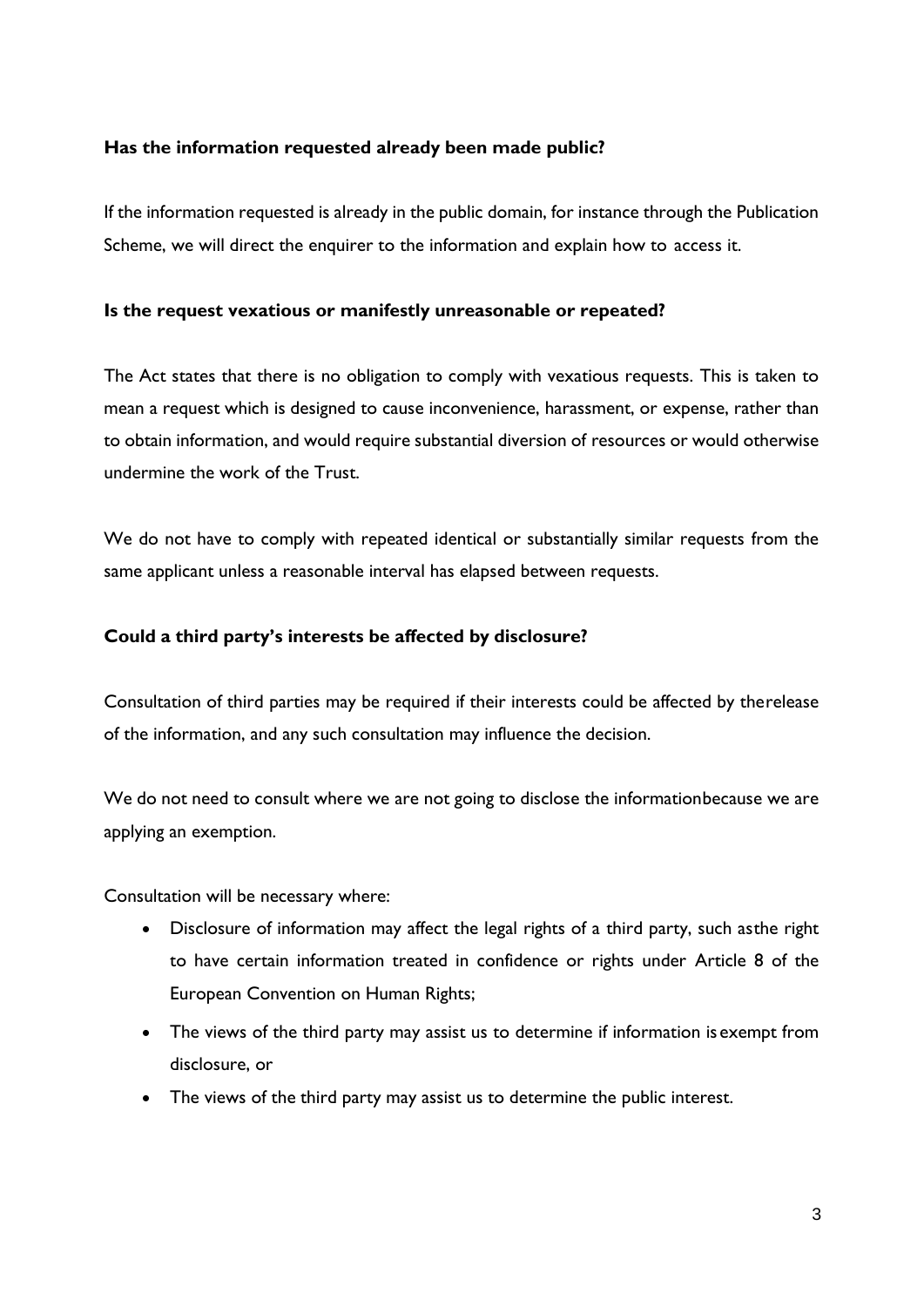#### <span id="page-6-0"></span>**Does an exemption apply?**

The presumption of the legislation is that we will disclose information unless the Act provides a specific reason to withhold it. Certain information is subject to either absolute or qualified exemptions. For a full list of exemptions refer to the Freedom of Information Act 2000. As this is a detailed list and may change please see the Act for detail:

#### [Freedom of Information Act 2000 \(legislation.gov.uk\).](https://www.legislation.gov.uk/ukpga/2000/36/contents)

Only where we have real concerns about disclosing the information should we refer to see whether an exemption might apply. Where the potential exemption is a qualified exemption, we need to consider the public interest test to identify if the public interest in applying the exemption outweighs the public interest in disclosing it.Therefore, unless it is in the public interest to withhold the information, it will be released. Appendix 2 contains guidance on conducting a public interest test.

#### <span id="page-6-1"></span>**What if the request is for personal information about the applicant?**

Personal information requested by the subject of that information is exempt under the FOI Act as such information is covered by the Data Protection Act. Individuals must make a "subject access request" under the Data Protection Act if they wish to access information about themselves.

#### <span id="page-6-2"></span>**What if the details contain personal information?**

Personal information requested by third parties is also exempt under the FOI where release of that information would breach the Data Protection Act. If a request is made for a document which contains personal information whose release to a third party would breach the Data Protection Act, the document may be issued by blanking out the relevant personal information.

The procedure for redaction, or blocking out information, is to contact the DPO who will arrange for a secure method of sharing the information so that the DPO can redact personal data from the information requested. Explain in the covering letter that the relevant exemptions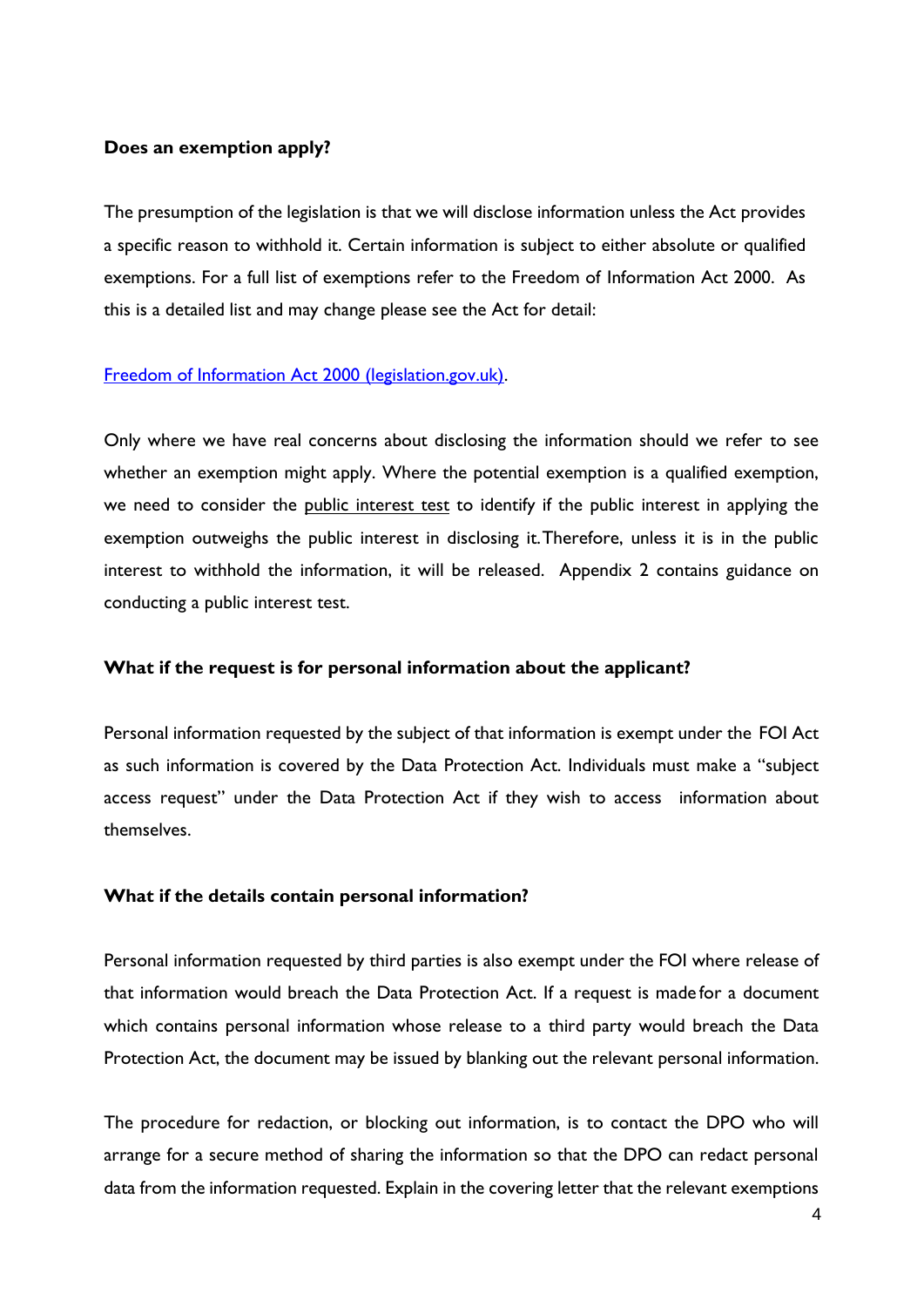are marked in the attachments and in the case of non-absolute exemptions, how the public interest test has been considered.

Under no circumstances should the document be rewritten, so that the resultingdocument appears as though it does not contain the exempted passage.

#### <span id="page-7-0"></span>**How much can we charge?**

The Act allows the Trust to charge for providing information.

The first step is to determine if the threshold (currently £450) would be exceeded. Staff costs should be calculated at  $£25$  per hour, regardless of which staff member would be undertaking the work. We can take account of the time it takes to determine if the information is held, the time to locate and retrieve the information or extract the information from other documents. We cannot take into account the costs involved in determining whether the information is exempt.

If a request would cost less than the appropriate limit in force at the time of the request, the Trust can only charge for the cost of informing the applicant whether theinformation is held, and communicating the information to the applicant. This may include photocopying, printing and postage.

If a request would cost more than the appropriate limit in force at the time of the request, the Trust can turn the request down, answer and charge a fee, or answer and waive the fee. If the Trust decides to charge a fee, it can charge on the basis ofthe costs above.

The Trust may wish to consider whether calculating the cost of the fee outweighs the cost of providing the information. For relatively straight forward requests, the Trust will consider responding free of charge.

If the Trust makes the decision to charge, we will send the enquirer a fees notice and do not have to comply with the request until the fee has been paid.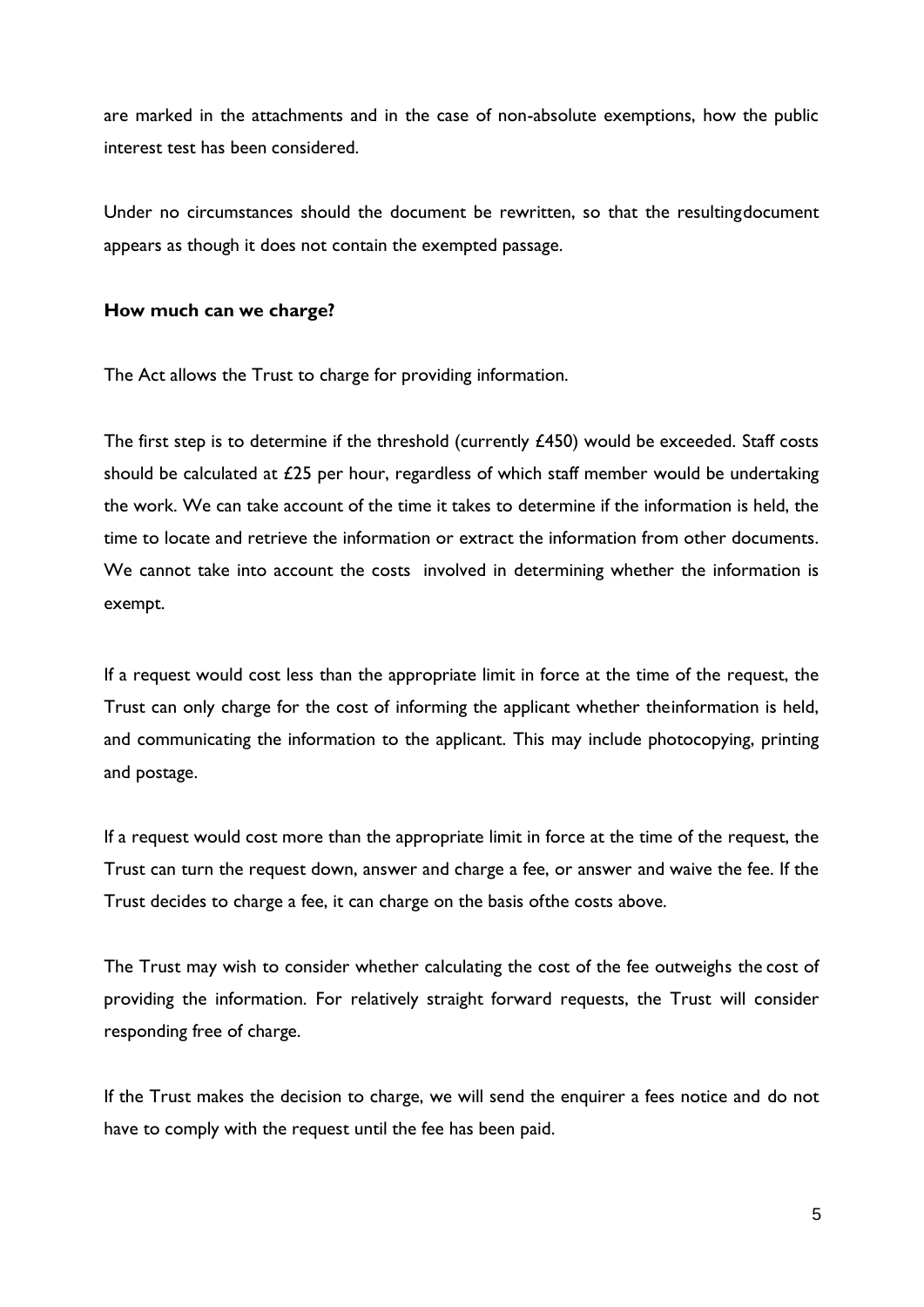#### <span id="page-8-0"></span>**Is there a time limit for replying to the enquirer?**

Compliance with a request must be prompt and within the prescribed limit of 20 working days, excluding school holidays. Failure to comply may result in a complaintto the Information Commissioner. The response time starts from the time the requestis received. Where we have asked the enquirer for more information to enable us to answer, the 20 days begins when this further information has been received.

If a qualified exemption applies and we need more time to consider the public interesttest, we will reply within the 20 days stating that an exemption applies but include an estimate of the date by which a decision on the public interest test will be made. Thisshould be within a "reasonable" time – in practice, it is recommended by the Department that normally this should be within 10 working days.

Where we have notified the enquirer that a charge is to be made, the time period stops until payment is received and then resumes once payment has been received.

#### <span id="page-8-1"></span>**What action is required to refuse a request?**

If the information is not to be provided, the person dealing with the request must immediately contact the person in the Trust with delegated responsibility for FOI to ensure that the case has been properly considered and the reasons for refusal are sound. If it is decided to refuse a request, we will send a refusal notice, which mustcontain:

- 1. The fact that the responsible person cannot provide the information asked for;
- 2. Which exemption we are claiming to apply;
- 3. Why the exemption applies to this enquiry if it is not self-evident;
- 4. The reasons for refusal if based on cost of compliance;
- 5. In the case of non-absolute exemptions, how we have applied the public interest test, specifying the public interest factors taken into account beforereaching the decision (see Appendix 2);
- 6. Reasons for refusal on vexatious or repeated grounds.
- 7. Details of the internal complaints procedure.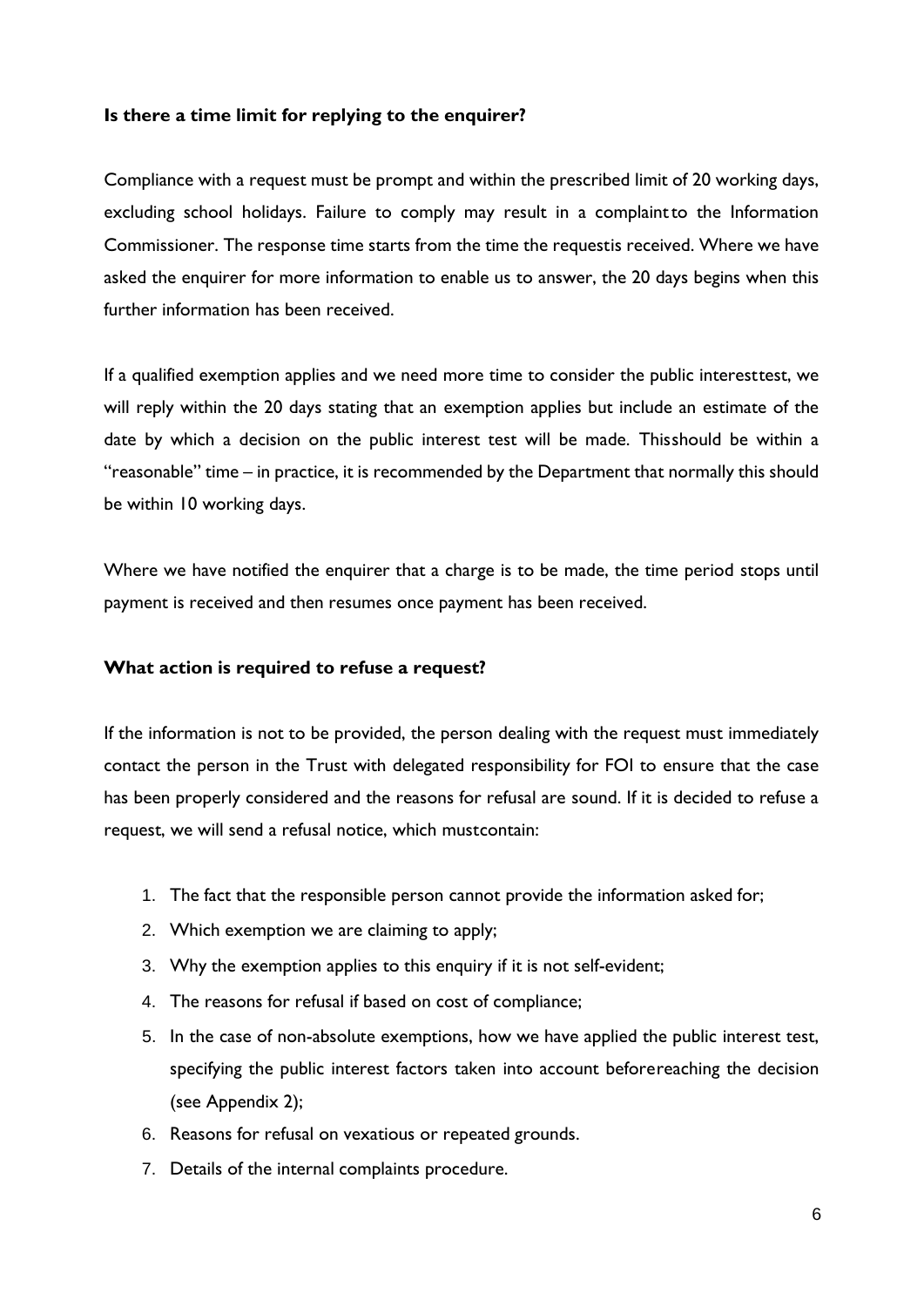For monitoring purposes and in case of an appeal against a decision not to release the information or an investigation by the Information Commissioner, the responsible person must keep a record of all enquiries where all or part of the requested information is withheld, and exemptions are claimed. The record must include the reasons for the decision to withhold the information. Records are to be retained for five years. There are no requirements to keep records where we have supplied the information requested.

#### <span id="page-9-0"></span>**What do we do if someone asks a follow up question?**

If an applicant requests a follow up question this is treated as a new request.

#### <span id="page-9-1"></span>**Who has delegated responsibilities?**

The Trust Board has delegated responsibility for compliance with the FOI Act to the Headteacher/Head of School/Associate Headteacher of each school.

#### **Record Keeping**

All requests received are to be logged in the Freedom of Information Request Log regardless of whether they are actioned or whether they are refused. It is the responsibility of the DPO to log requests so it is important that the DPO is made aware of all FOI requests received.

#### <span id="page-9-2"></span>**What do we do if someone complains?**

Any written (including email) expression of dissatisfaction – even if it does not specifically seek a review – should be handled through the Trust's existing complaints procedure. Wherever practicable the review should be handled by someone not involved in the original decision. The Trust will set a target time for determining complaints and publish information on the success rate in meeting thetarget time. The Trust will maintain records of all complaints and their outcomes.

When the original request has been reviewed and the outcome is that the informationshould be disclosed this should be done as soon as practicable. When the outcome is that procedures within the Trust have not been properly followed, the Trust will review procedures to prevent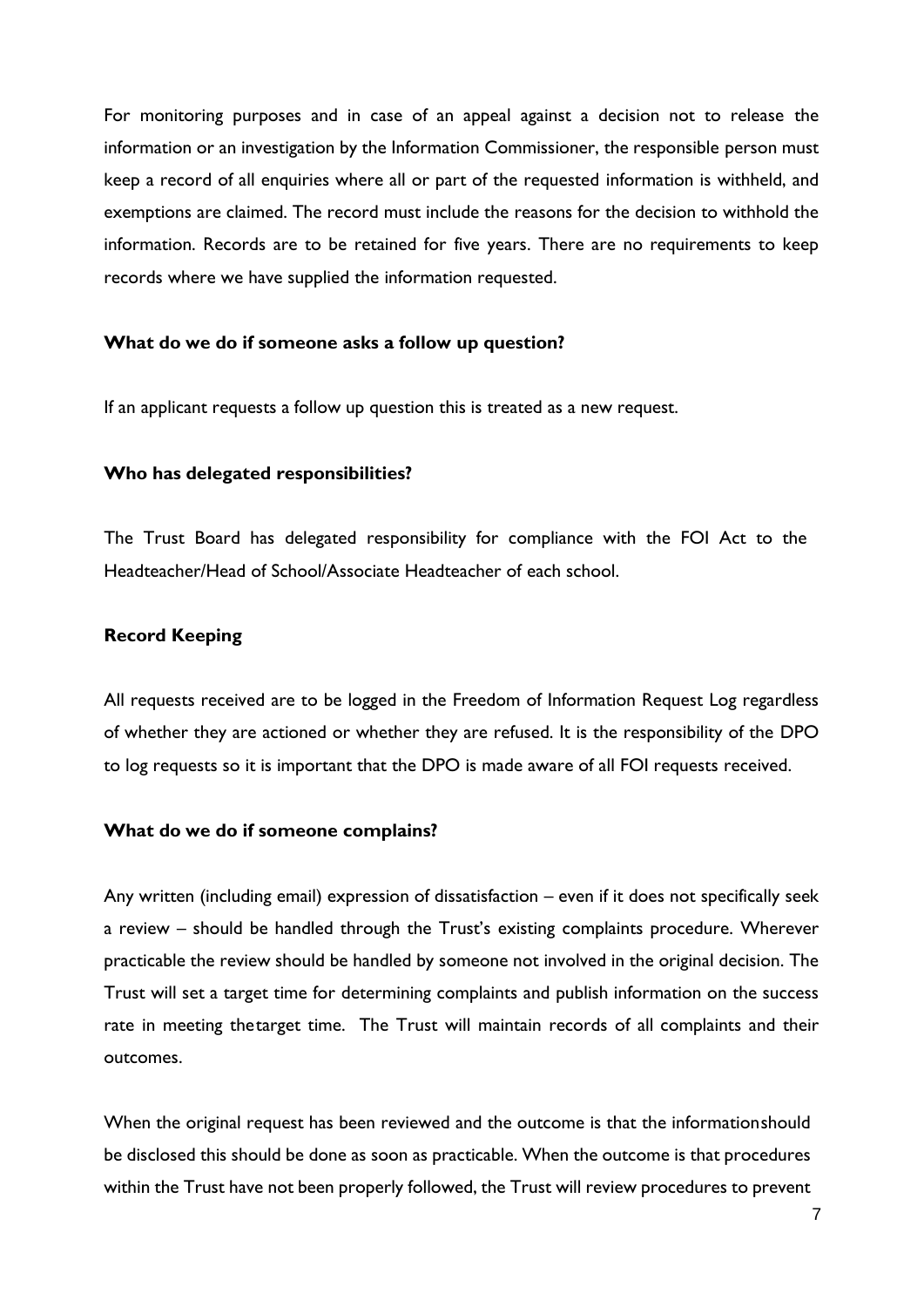any recurrence. When the outcome upholds the original decision or action, the applicant will be informed of their right to appeal to theInformation Commissioner. The appeal should be made in writing to:

Information Commissioner's OfficeWycliffe House Water Lane Wilmslow Cheshire SK9 5AF

## <span id="page-10-0"></span>**Associated Documents**

The following documents have relevance to this policy:

- FOI Publication Scheme
- Data Protection Policy
- **Data Subject Success Request Policy**
- **EXECTED** Freedom of Information Request Log\_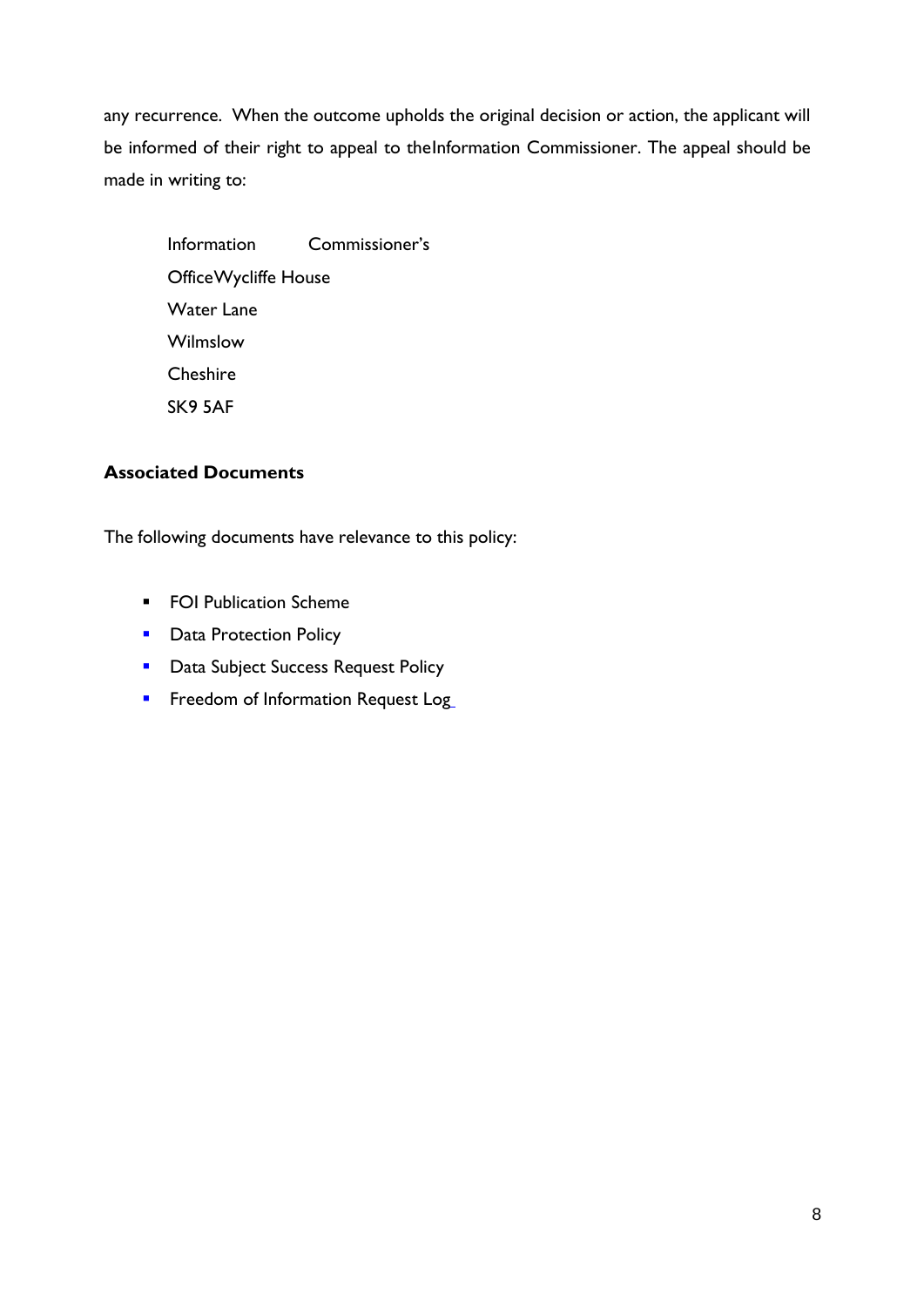## <span id="page-11-0"></span>**FREEDOM OF INFORMATION POLICY – APPENDIX 1**

## **Appendix 1 – Exemptions**

Although decisions on disclosure should be made on a presumption of openness, the FOIAct recognises the need to preserve confidentiality and protect sensitive material in some circumstances.

We will not withhold information in response to a valid request unless one of the following applies:

- An exemption to disclose, or
- The information sought is not held, or
- The request is considered vexatious or repeated, or
- The cost of compliance exceeds the threshold.

## <span id="page-11-1"></span>**The duty to confirm or deny**

A person applying for information has the right to be told if the information requested is held by the Trust, and if that is the case to have the information sent (subject to any of the exemptions). This obligation is known and the Trust's "duty to confirm or deny" that it holds the information. However, the Trust does not have to confirm or deny if:

- The exemption is an absolute exemption or
- In the case of qualified exemptions, confirming or denying would itself disclose exempted information.

## <span id="page-11-2"></span>**Exemptions**

A series of exemptions are set out in the Act which allow the withholding of information in relation to an enquiry. Some are very specialised in their application, such as national security, and are not normally relevant to the Academies. There are more than 20 exemptions but the Academies are likely to use only a few of them.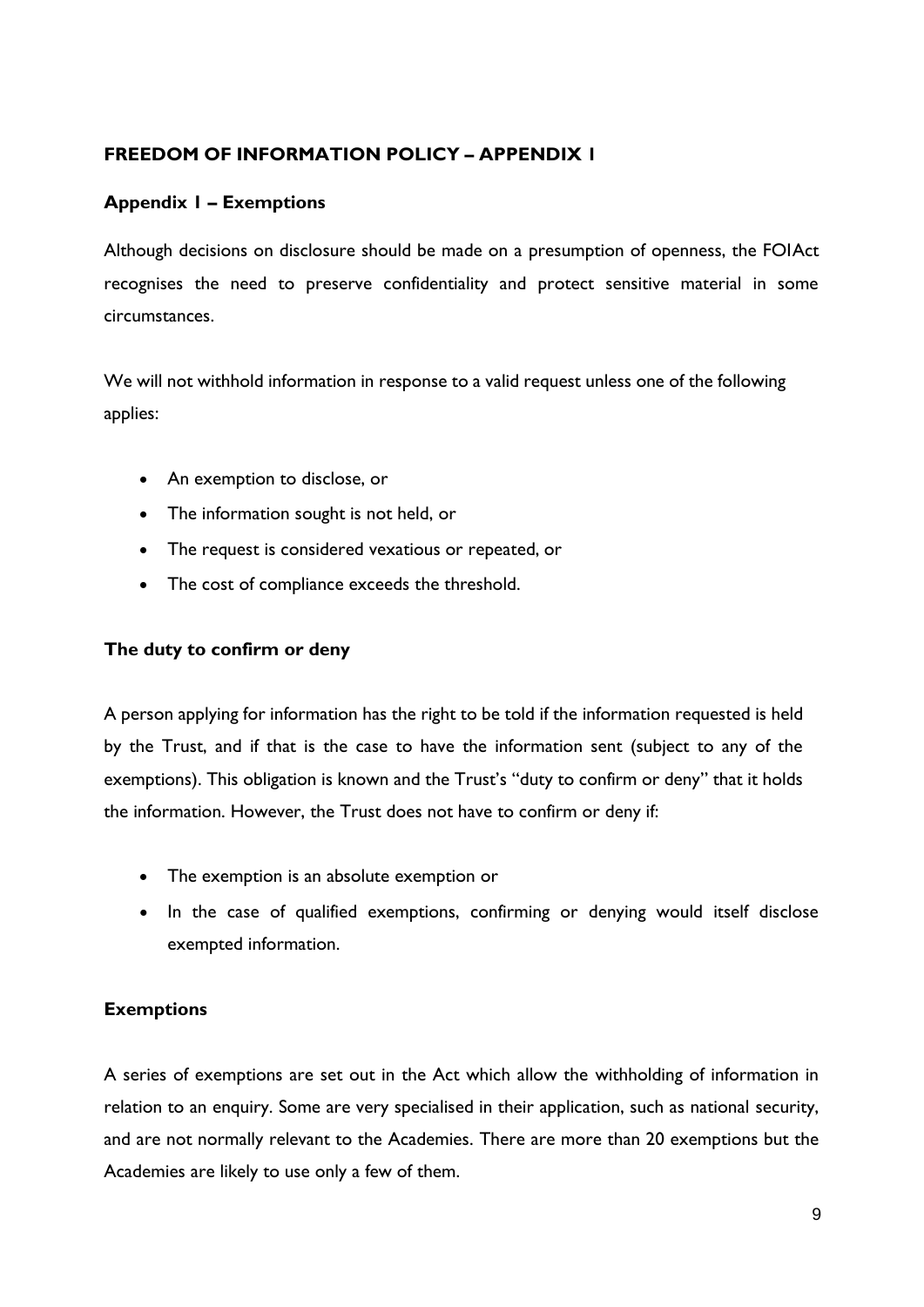There are two general categories of exemptions:

- Absolute where there is no requirement to confirm or deny that the information is held, disclose the information or consider the public interest test, and:
- Qualified where, even if an exemption applies, there is a duty to consider the public interest in disclosing information.

## <span id="page-12-0"></span>**What are the Absolute Exemptions?**

There are 7 absolute exemptions listed in the Act at the time of writing (see the FOI Act for further detail).

Even where an absolute exemption applies it does not mean that we can't disclose in all cases; it means that disclosure is not required by the Act. A decision could be taken to ignore the exemption and releasethe information taking into account all the facts of the case.

There is still a legal obligation to provide reasonable advice and assistance to the enquirer.

## <span id="page-12-1"></span>**What are the Qualified Exemptions?**

With qualified exemptions, even if it is decided that an exemption applies, there is a duty to consider the public interest in confirming or denying that the information exists and in disclosing the information. Guidance on carrying out the public interest test is in Appendix 2.

## <span id="page-12-2"></span>**Protective markings and Applying Exemptions**

When considering if an exemption to disclosure should apply, we will bear in mind that the presence of a protective marking (Restricted, Confidential or Secret) does not constitute an exemption and is not, in itself, sufficient grounds on which to prevent disclosure. Each case must be considered on its merits.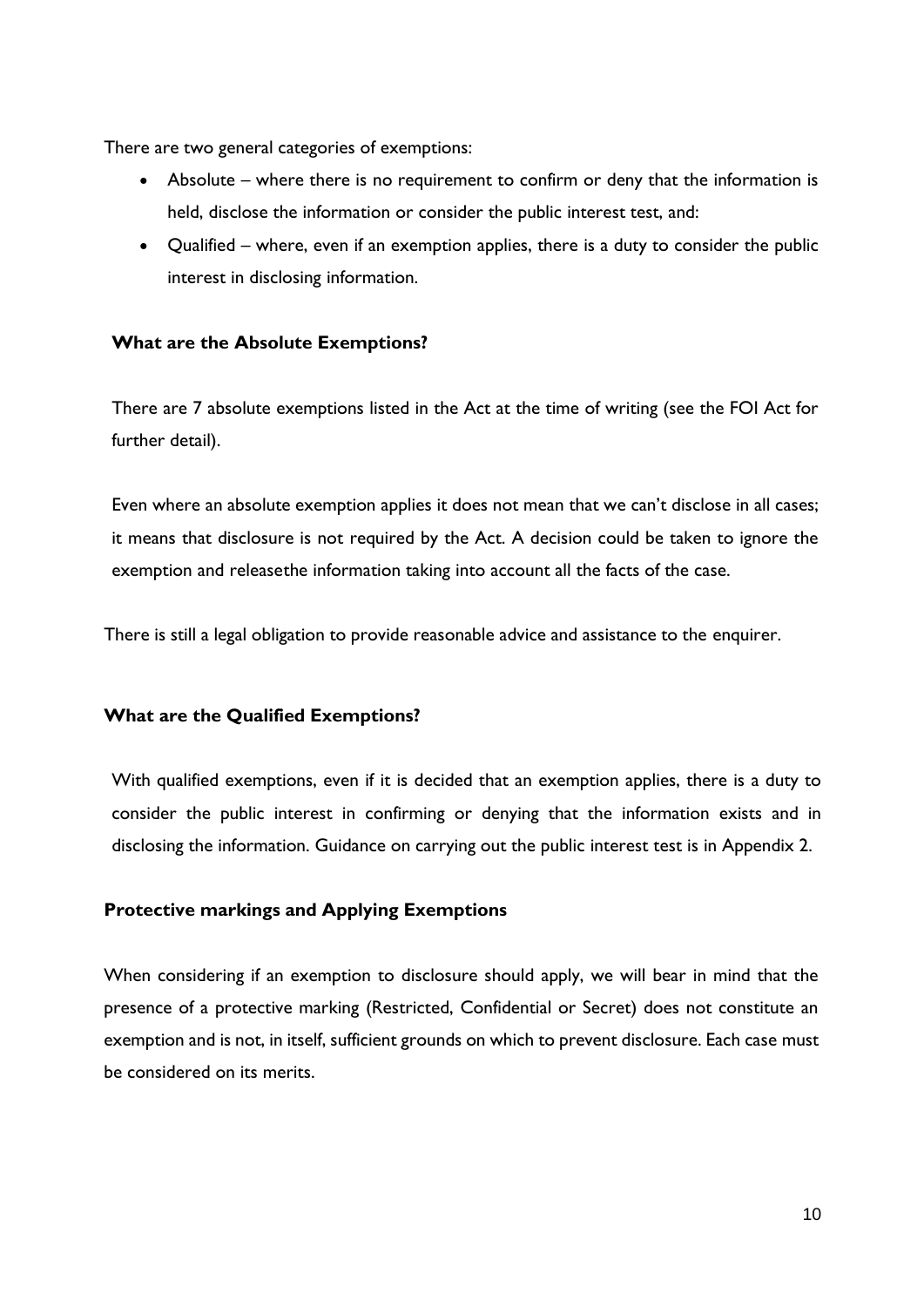#### <span id="page-13-0"></span>**Timing**

Where information has previously been withheld, it must not be assumed that any subsequent requests for the same information will also be refused. Sensitivity of informationdecreases with age and the impact of any disclosure will be different depending on when therequest is received. Therefore, for each request, we will consider the harm that could result at the time of the request and, while taking into account any previous exemption applications, each case should be considered separately.

#### <span id="page-13-1"></span>**Next steps**

In all cases, before writing to the enquirer, the person given responsibility for FOI by the governing body will need to ensure that the case has been properly considered, and that the reasons for refusal, or public interest test refusal, are sound. To help ensure this, every case of refusal is reviewed by the Headteacher of the relevant Academy and the CEO informed.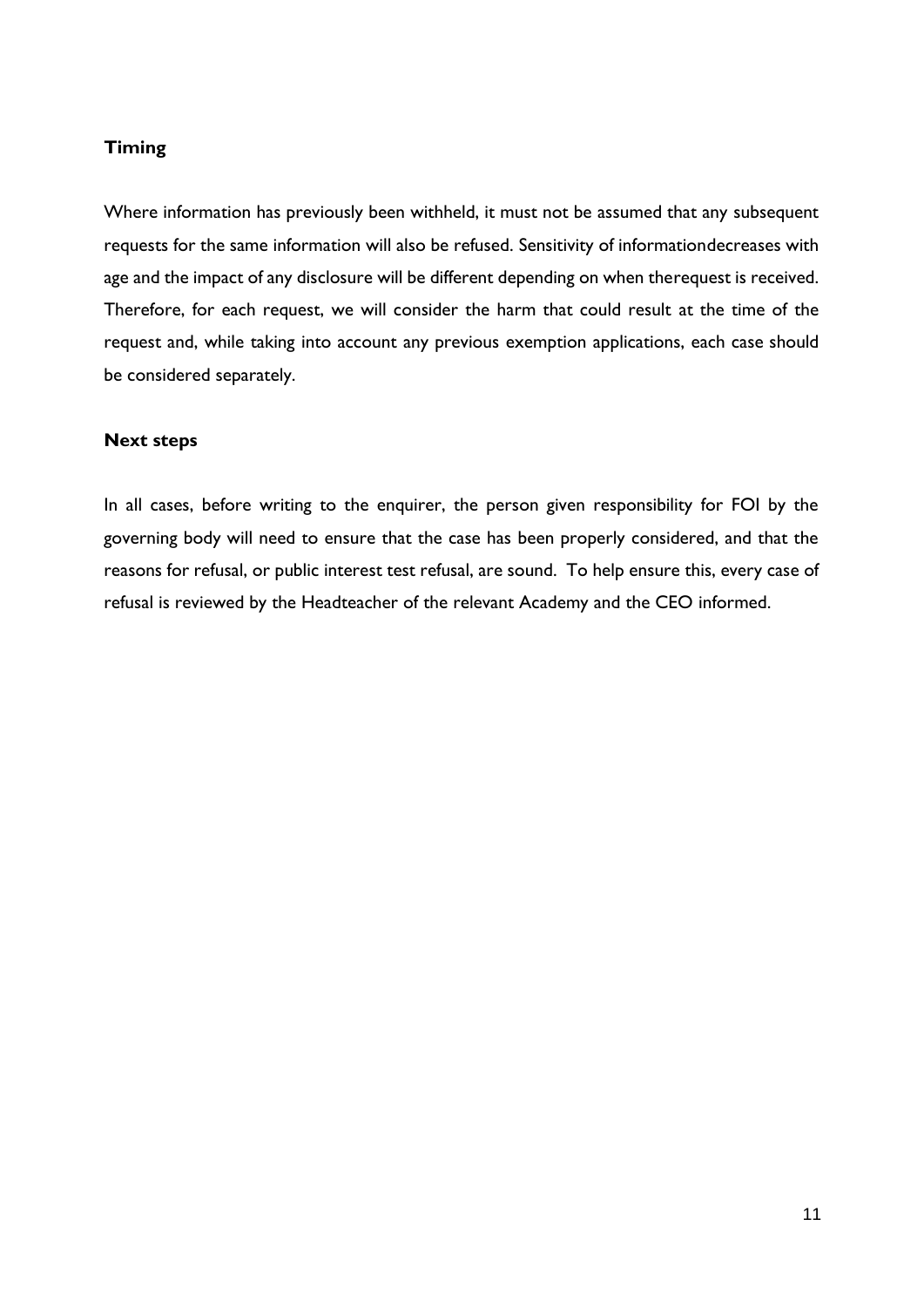#### <span id="page-14-0"></span>**FREEDOM OF INFORMATION POLICY – APPENDIX 2**

#### **Appendix 2 – Applying the Public Interest Test**

Having established that a qualified exemption definitely applies to a particular case, we must then carry out a public interest test to identify if the public interest in applying the exemption outweighs the public interest in disclosing it. Therefore, unless it is in the public interest to withhold the information, it has to be released. Although precedent and case law will play a part, individual circumstances will vary and each case will need to be considered on its own merits.

#### <span id="page-14-1"></span>**Carrying out the test**

It is worth noting that what is in the public interest is not necessarily the same as that which may be of interest to the public. It may be irrelevant that a matter may be the subject of public curiosity.

In most cases it will be relatively straightforward to decide where the balance of the public interest in disclosure lies. However, there will inevitably be cases where the decision is adifficult one.

Applying such a test depends to a high degree on objective judgement and a basic knowledge of the subject matter and its wider impact in the Trust and possibly wider. Factorsthat might be taken into account when weighing the public interest include:

| <b>For Disclosure</b>                                                                      | <b>Against Disclosure</b>                        |
|--------------------------------------------------------------------------------------------|--------------------------------------------------|
| Is disclosure likely to increase access to                                                 | Is disclosure likely to distort<br>public        |
| information held by the Trust?                                                             | reporting or be misleading because it is         |
|                                                                                            | incomplete?                                      |
| Is disclosure likely to give the reasons for a Is premature disclosure likely to prejudice |                                                  |
| decision or allow individuals to understand                                                | fair scrutiny, or release sensitive issues still |
| decisions affecting their lives or assist them                                             | on the internal agenda or evolving?              |
| in challenging those decisions?                                                            |                                                  |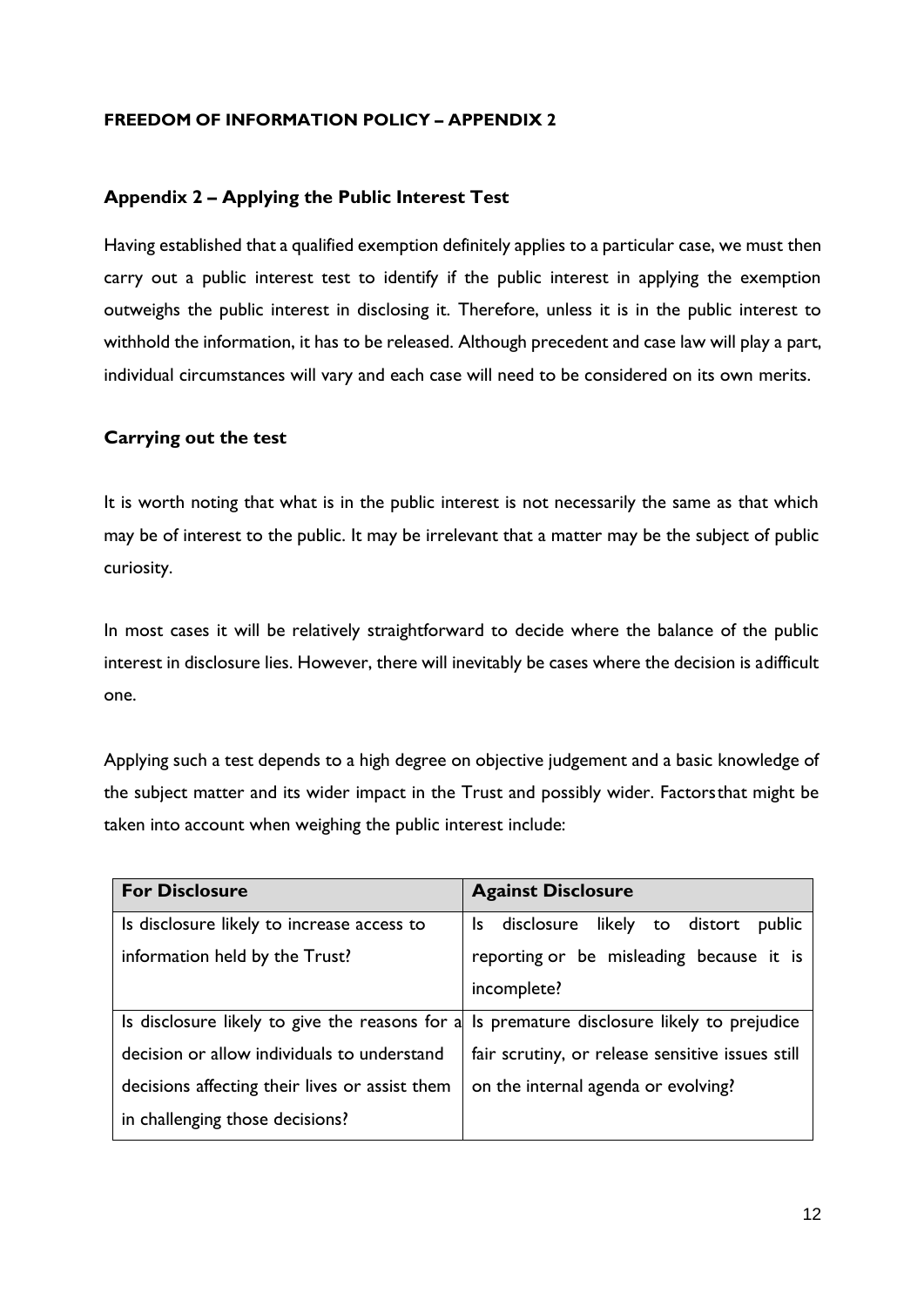| disclosure<br>likely to<br>ls<br>the<br>improve | Is disclosure likely to cause unnecessary      |
|-------------------------------------------------|------------------------------------------------|
| accountability and transparency of the          | public alarm on confusion?                     |
| school in the use of public funds and help to   |                                                |
| show that it obtains value for money?           |                                                |
| Is disclosure likely to contribute to public    | Is disclosure likely to seriously jeopardise   |
| debate and assist the understanding of          | the Trust's legal or contractual position?     |
| existing or proposed policy?                    |                                                |
| Is disclosure likely to increase public         | Is disclosure likely to infringe upon other    |
| participation in decision making?               | legislation e.g. Data Protection Act?          |
| Is disclosure likely to increase public         | Is disclosure likely to create a controversial |
| participation in the political processes in     | precedent on the release of information or     |
| general?                                        | impair our ability to obtain information in    |
|                                                 | thefuture?                                     |
| Is disclosure likely to bring to light          | Is disclosure likely to adversely affect the   |
| information affecting public safety?            | Trust's proper functioning and discourage      |
|                                                 | openness in expressing opinions?               |
| Is disclosure likely to reduce further          | If a large amount of information on the topic  |
| enquiries on the topic?                         | has already been made available, would         |
|                                                 | further disclosure shed any more light or      |
|                                                 | serve any useful purpose?                      |

Note also that:

- Potential or actual embarrassment to, or loss of confidence in, the Trust, staff, or Trustees/governors is NOT a valid factor to consider.
- The fact that the information is technical, complex to understand and may be misunderstood may not of itself be a reason to withhold information.
- The potential harm of releasing information will reduce over time and should be considered at the time the request is made rather than by reference to when the relevant decision was originally taken.
- The balance of the public interest in disclosure cannot always be decided on the basis of whether the disclosure of particular information would cause harm, but oncertain higher order considerations such as the need to preserve confidentiality ofinternal discussions.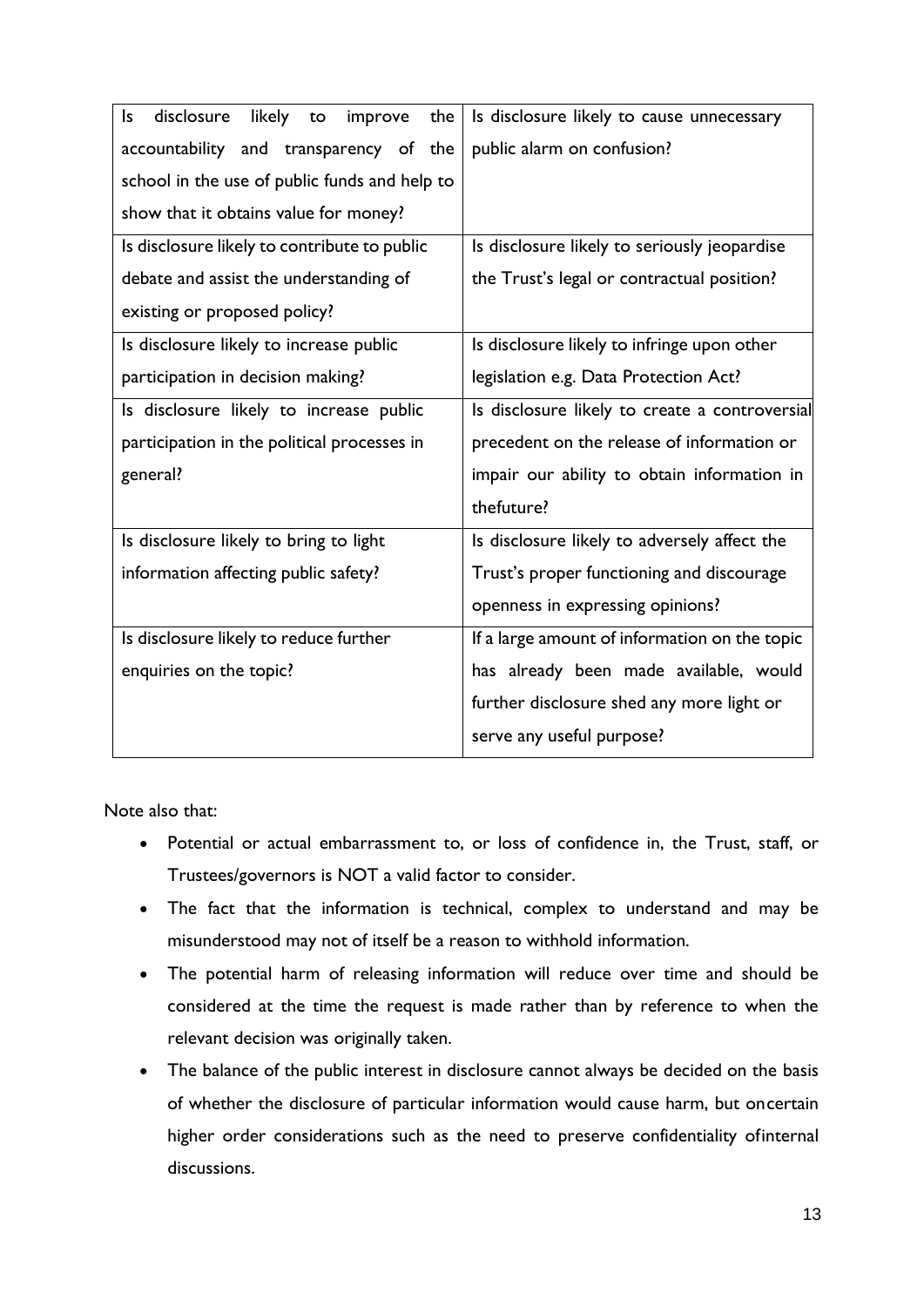• A decision not to release information may be perverse, i.e. would a decision to withhold information because it is not in the public interest to release it, itself result inharm to public safety, the environment or a third party.

We will record the answers to these questions and the reasons for these answers. Deciding on the public interest is not simply a matter of adding up the number of relevant factors on each side. We will decide how important each factor is in the circumstances and make an overall assessment. This assessment will be reviewed by a member of the Trust's Executive Team. If the reviewer disagrees with the assessment, it will be referred to another reviewer.

#### <span id="page-16-0"></span>**Decision for disclosure**

Where the balance of the public interest lies in disclosure, the enquiry will be dealt with andthe information required will be made available.

#### <span id="page-16-1"></span>**Decision against disclosure**

After carrying out the public interest test if it is decided that the exemption should still apply, we will reply to the request with the appropriate reply under the circumstances.

There will be occasions when it has been decided that a qualified exemption applies but consideration of the public interest test may take longer. In such a case, we will contact the enquirer within 20 working days stating that a particular exemption applies, but we will include an estimate of the date by which a decision on the public interest test will be made. This will be within a reasonable time, normally no more than 10 working days beyond the 20 days.